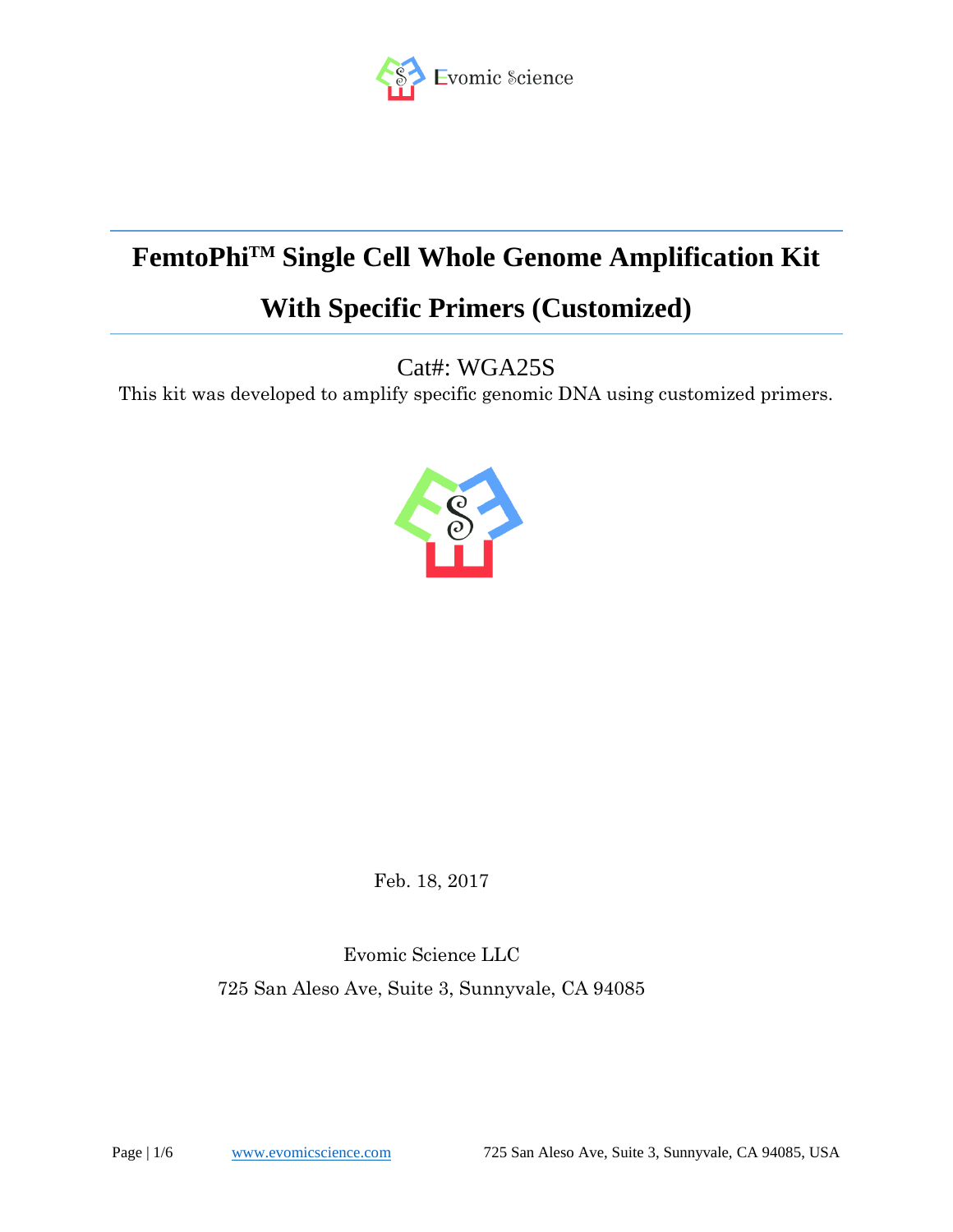

# **Instruction for FemtoPhi® Single Cell Whole Genome Amplification Kit with Specific Primers**

### **Basic Principles**

The DNA polymerase Phi29 based Rolling Circle Amplification (RCA) technology is one of the most powerful tools for whole genome DNA amplification. While using current commercial RCA kits, ~20% of total DNA products can't be mapped to any organism in the sequence database (**Fig. 1, Upper Panel**). Particularly, when single cell genomic DNA or very low amount of the template DNA is recruited, the non-specific DNA would represent >50% of the total product. The presence of these non-specific DNA could deteriorate the data interpretation, and severely interfere with the downstream application. It is assumed that the nonspecific products are most likely derived from the false priming from primer dimmer at the Cterminal domain of Phi29 polymerase. To avoid this type of non-specific amplification using random primers in RCA reaction, we thus seek for protein engineering approach to modify the C-terminal domain of Phi29 polymerase. The effort eventually brought us the improved Phi29 polymerase, named FemtoPhi**TM** (**Patent pending**). The modified enzyme can prevent the extension from the short false primer dimers, thus significantly decreases the non-specific DNA amplification, as well as remarkably improves the DNA amplification efficiency (**Fig. 1**, **Lower Panel**). Since FemtoPhi<sup>TM</sup> still keeps the proofreading of  $3' \rightarrow 5'$  exonuclease activity, the DNA replication is extremely accurate.

Our FemtoPhiTM Single Cell Whole Genome Amplification(WGA) Kit is optimized for whole genome DNA amplification from single cells, including bacteria, yeast, fungi, mammalian cells, and plant cells (without cell wall). Briefly, single cell is directly lysed and the released genomic DNA is denatured, and then neutralized. Whole genome released from the single cell is then amplified by isothermal strand displacement using FemtoPhiTM. Unlike other WGA kits, no detectable DNA was produced in the negative control during the 10 hour reactions in our FemtoPhi<sup>TM</sup> Kit, indicating all DNA products were truly from the template DNA but not from the non-specific amplification. Purified intact genomic DNA can be amplified using this kit, too. DNA from other samples, including dried blood cards, buccal cells, tissue, serum, plasma, lasermicro-dissected cells and plant cells can also be used for FemtoPhiTM amplification, although in some cases, may need pre-treatment or repairing for efficient amplification.

### **Kit Specifications**

In general, microgram quantities of DNA would be generated from less than picogram amounts of starting material within four hours in FemtoPhi<sup>TM</sup> reaction. Typical DNA yields are 10~30 µg per 40 µl reaction when starting with a single mammalian cell. Kinetics may vary if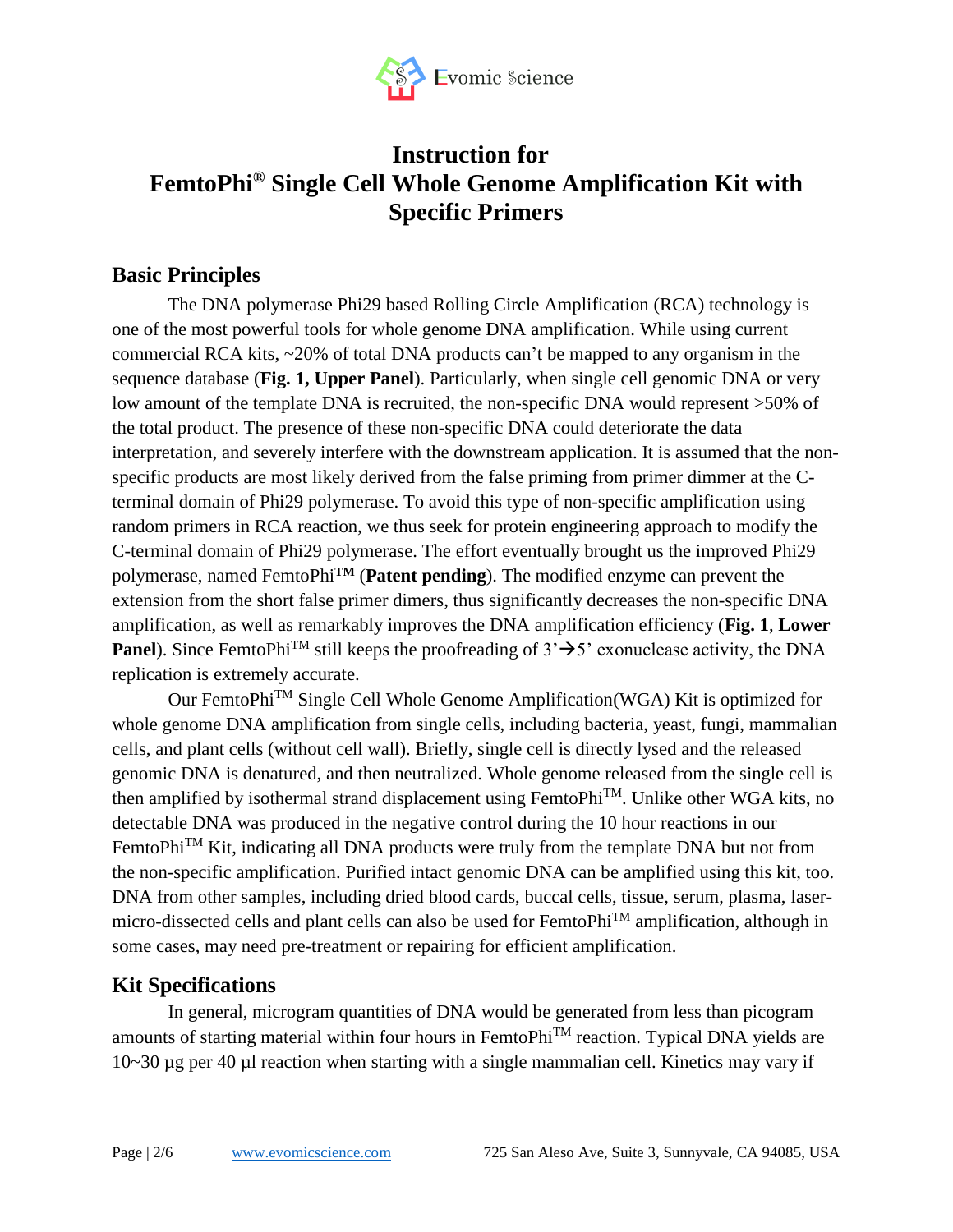

crude or un-quantified samples are amplified, while increasing the reaction time may be helpful for certain type of samples such as bacterial cells.



#### **Fig.1. Comparison of Efficiency and Specificity of wildtype SuperPhi29 and the engineered FemtoPhiTM for DNA Amplification.**

The indicated amount (copy number) of denatured pCT-eGFP plasmid were mixed with the corresponsive kits: SuperPhi (upper panel) and FemtoPhi<sup>TM</sup> (lower panel), respectively. The final reaction products were directly digested with *Eco*RI and then loaded on agarose gel. The **Red Arrows** indicated the expected products, while the **Green Arrows** pointed the non-specific products. The non-specific and leftover primers (**White Arrowhead**) were found in FemtoPhi<sup>TM</sup> reactions (lower panel), but not in SuperPhi reactions (upper panel). It was assumed that the non-specific primers were used to amplify DNA in SuperPhi reaction, resulting in the smear bands (upper panel). The least plasmid copy number can be detected in FemtoPhiTM reaction was 10 copies of plasmid DNA  $(\sim 0.1 \text{ fg})$ , while  $10^5$  copies  $(\sim 1$ pg) in SuperPhi reaction. The 10<sup>6</sup> copies of plasmid DNA are equivalent to 10pg.

### **Kit Components**

FemtoPhiTM Single Cell Whole Genome Amplification Kit

| Cat#: WGA25                      | <b>Volume</b> | <b>Cap Color</b> | <b>Storage</b>       |
|----------------------------------|---------------|------------------|----------------------|
| Denaturation Buffer*             | $800 \mu l$   | Clear            | $-20^{\circ}$ C      |
| <b>Neutralization Buffer</b>     | $800 \mu l$   | Yellow           | $-20$ <sup>o</sup> C |
| Reaction Buffer W**              | $300 \mu l$   | Green            | $-20$ <sup>o</sup> C |
| FemtoPhi <sup>™</sup> Enzyme Mix | $200 \mu l$   | Red              | $-80^{\circ}$ C      |

\* Denaturation Buffer is corrosive and harmful with potassium hydroxide (KOH). Risk and safety phrases: R22–35. S26–36/37/39–45.

**\*\*** Vortex Reaction Buffer W before use; **Users need add specific primers**.

### **Storage Condition and Expiration Date**

FemtoPhi<sup>™</sup> enzyme mix must be stored at -80°C, thaw the tube on ice and maintain at  $0^{\circ}$ C to 4<sup>o</sup>C during handling; store other components at -20<sup>o</sup>C. This product has been designed to deliver high quality results for up to 24 months  $(-80^{\circ}C)$  from the manufacturing date. Please refer to the expiration date on the product label.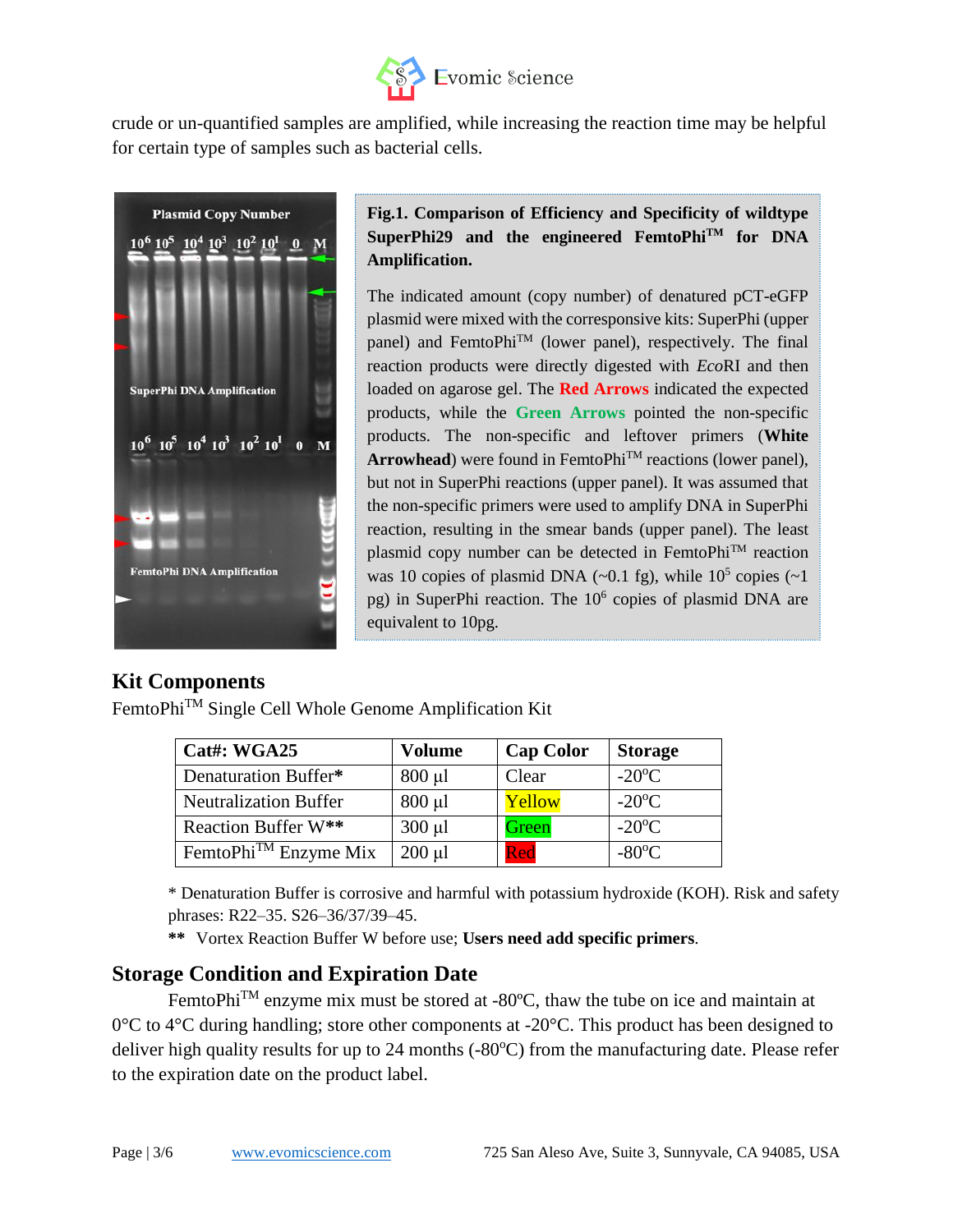

### **Quality and Caution**

All ingredients in this kit have been UV exposed to breakdown the contaminated DNA and avoid non-specific product during DNA amplification.

Since this kit has capacity to amplify single copy of genomic DNA or a few copies of circular DNA, please handle all components and your samples carefully to prevent any cross contamination. The DNA-free environment or hood would be preferred to work.

### **Reagents/ Equipment Supplied by User**

- Customized Primers (Multiple).
- Liquid-handling supplies: Sterile vials and pipette tips; pipettes, microcentrifuge.
- Water: Use molecular biology grade water (DNases-free & nucleic acid free).
- Ice bucket: Maintaining FemtoPhi<sup>TM</sup> reagents at  $4^{\circ}$ C during the experiment setup.
- Perform all reactions in sterile 0.2 ml PCR tubes or 96-well PCR plates.
- Thermocycler or Real-time qPCR instrument: for incubation at  $30^{\circ}$ C and  $65^{\circ}$ C.
- DNA/ microbiome-free hood or work environment is preferred.

## **Protocol**

This kit is suitable for whole genome amplification of single cell from all species, including bacteria, yeast, fungi, plant (without cell wall) and mammalian cells. Purified genomic DNA or single cell (without genomic DNA extract or isolation), can be directly applied to this kit. The intact genomic DNA is essential for successful amplification using this kit. Apoptotic cells and single cell with formalin or other cross-linking agents fixed is not recommended. DNA from these damaged cells need to further repair for amplification (See our RCA product list for more information).



#### **Fig. 2. Schematic Representation of FemtoPhiTM Single Cell WGA Kit Protocol.**

The above steps describe a general protocol for amplifying DNA with this kit (**Fig. 2**). This protocol should be considered a starting point for optimizing the reaction in your laboratory, based on your application. Specially, for bacteria with thick cell wall, pretreatment with appropriate enzyme to break down the cell wall, may help to release the genomic DNA.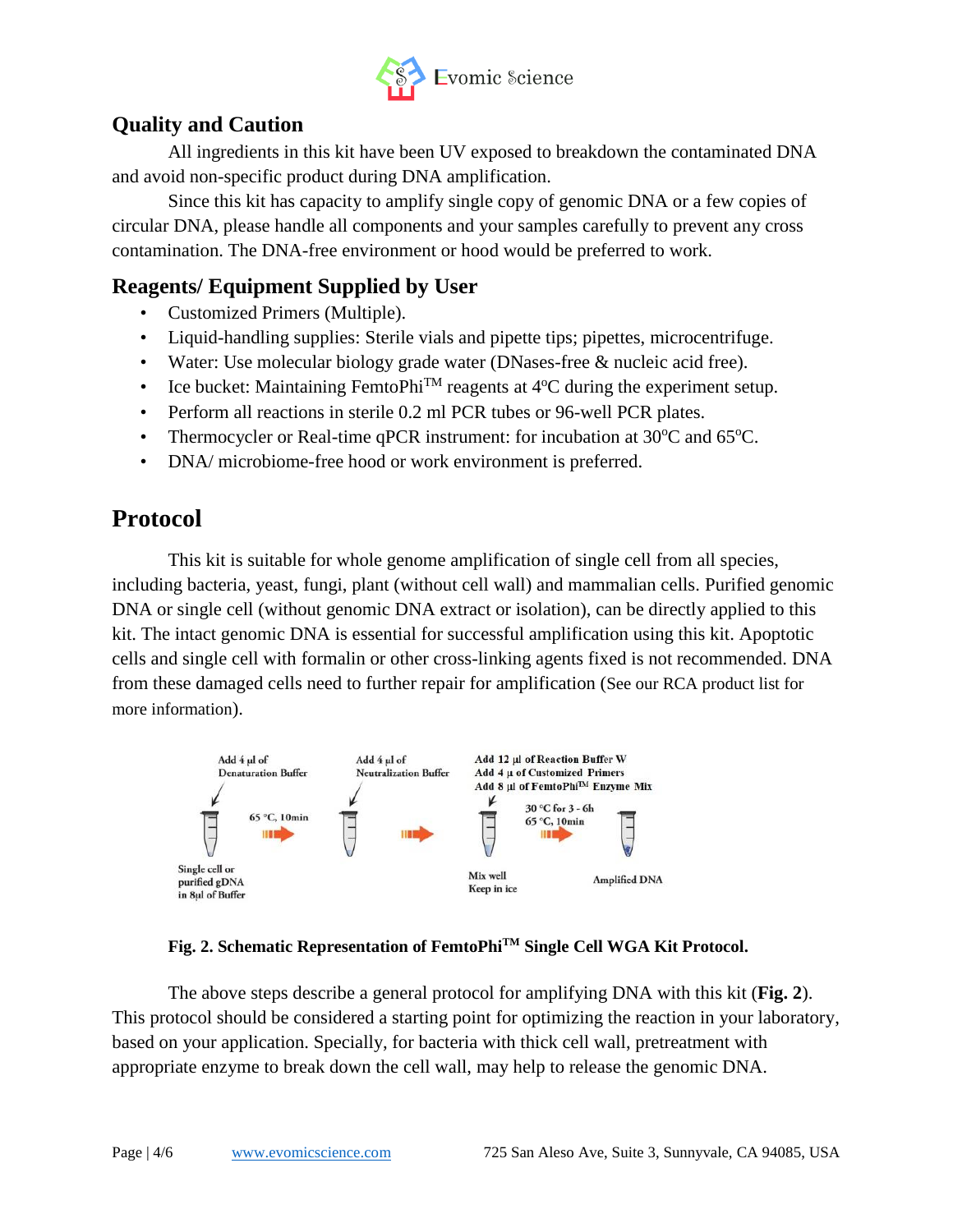

## **Procedures:**

### **1. Sample Dilution:**

- **1) Purified genomic DNA:** Dilute genomic DNA to ~10 pg (from single mammalian cell) in 8 µl of Tris-HCl Buffer (pH8.0) in 0.2 ml PCR tube.
- **2) Cells isolated using dilution method:** Count and dilute cells with 1x PBS buffer to the required final concentration (1~1000 cells/8 µl of 1x PBS buffer) in 0.2 ml PCR tube.
- **3) Cells isolated using FACS:** Sort single cell to 96-well plate and bring total volume to 8 µl with 1x PBS buffer.

#### **2. Sample Mixture:**

Always keep volume ratio of Sample: Denaturation Buffer: Neutralization Buffer as **2:1:1.**

- 1) Add 4  $\mu$ l of Denaturation Buffer to 8  $\mu$ l of sample in PCR tube;
- 2) Briefly centrifuge the tube or plate and then incubate at  $65^{\circ}$ C for 10 minutes;
	- **Note:** Ensure that the cell material does not stick to the tube or well wall above the buffer line; Exceeding the incubation time or temperature may nick the template DNA.
- 3) Add 4 μl of Neutralization Buffer and keep this Sample Mixture (total 16 μl) on ice. **Note:** For gram-positive bacteria with thick cell wall, pretreatment with appropriate enzymes to break down the cell wall, may help to release the bacterial genomic DNA.

### **3. DNA Amplification:**

- Add 12 μl of Reaction Buffer W, 4 μl of specific primer (final concentration 10  $\mu$ M) and 8 μl of FemtoPhiTM Enzyme Mix as showed below:
- Mix well and incubate at  $30^{\circ}$ C for  $3{\sim}18$  h.

| <b>Component</b>                 | <b>Volume/reaction</b> |
|----------------------------------|------------------------|
| Sample Mixture                   | $16 \mu l$             |
| <b>Reaction Buffer W</b>         | $12 \mu l$             |
| Specific Primers $(100 \mu M)$   | $4 \mu l$              |
| FemtoPhi <sup>™</sup> Enzyme Mix | $8 \mu l$              |
| <b>Final Volume</b>              | $40 \mu$ l             |

Note: One can scale up the master mixture of Reaction Buffer W and FemtoPhi<sup>TM</sup> Enzyme Mix for multiple reactions with extra 10% of total volume. The final volume for each reaction is 40 μl.

### **4. Inactivate FemtoPhiTM:**

• Incubate at 65 °C for 10 min, and then cool to 4 °C.

### **5. Option: Purification of WGA product**

1. Please use the following protocol, in case you need further purify WGA product.